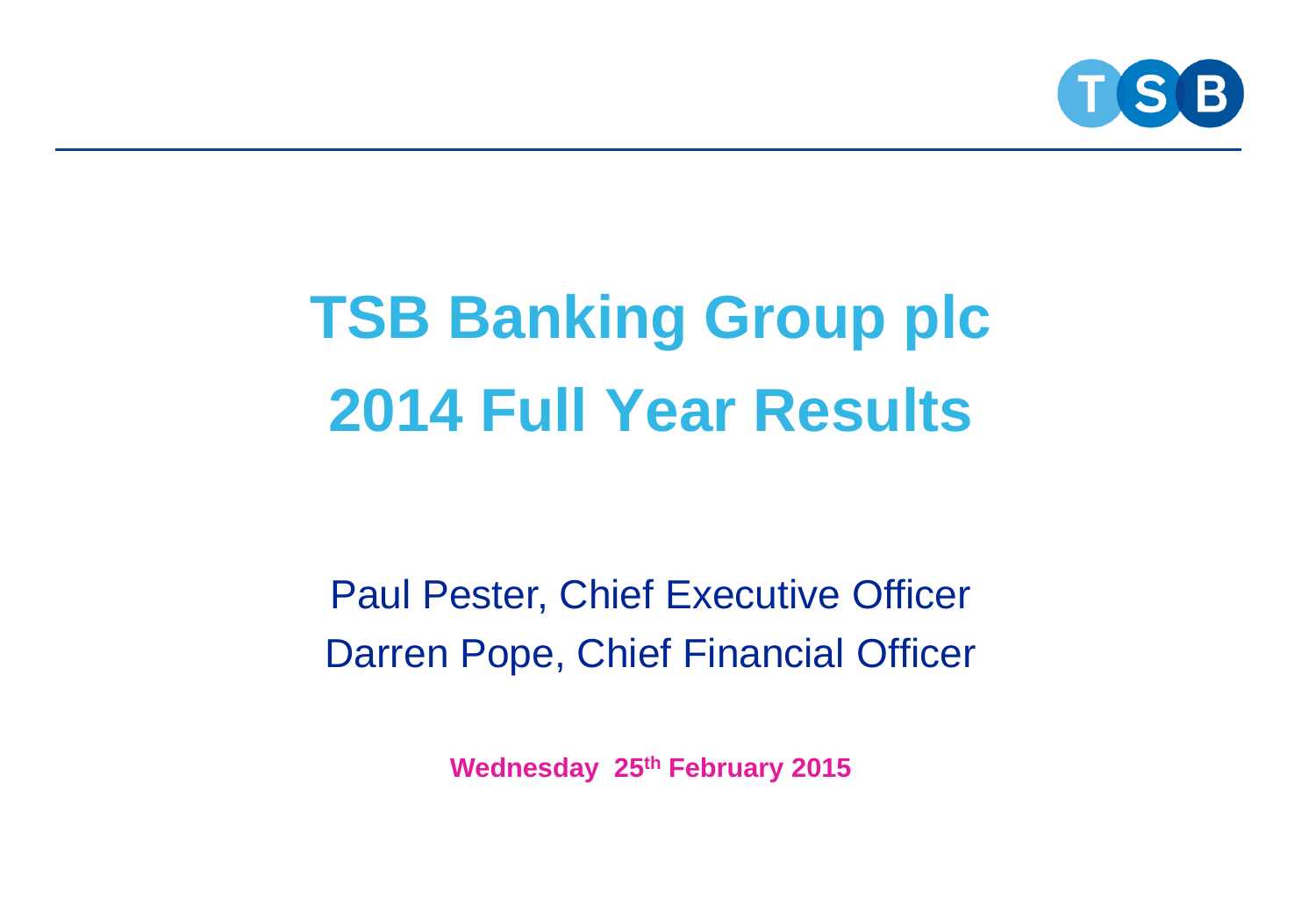# Local banking<br>for Britain (T. S. B.

- Strong financial and strategic progress in 2014
- Known headwinds to profitability exist in 2015
- Growth remains our priority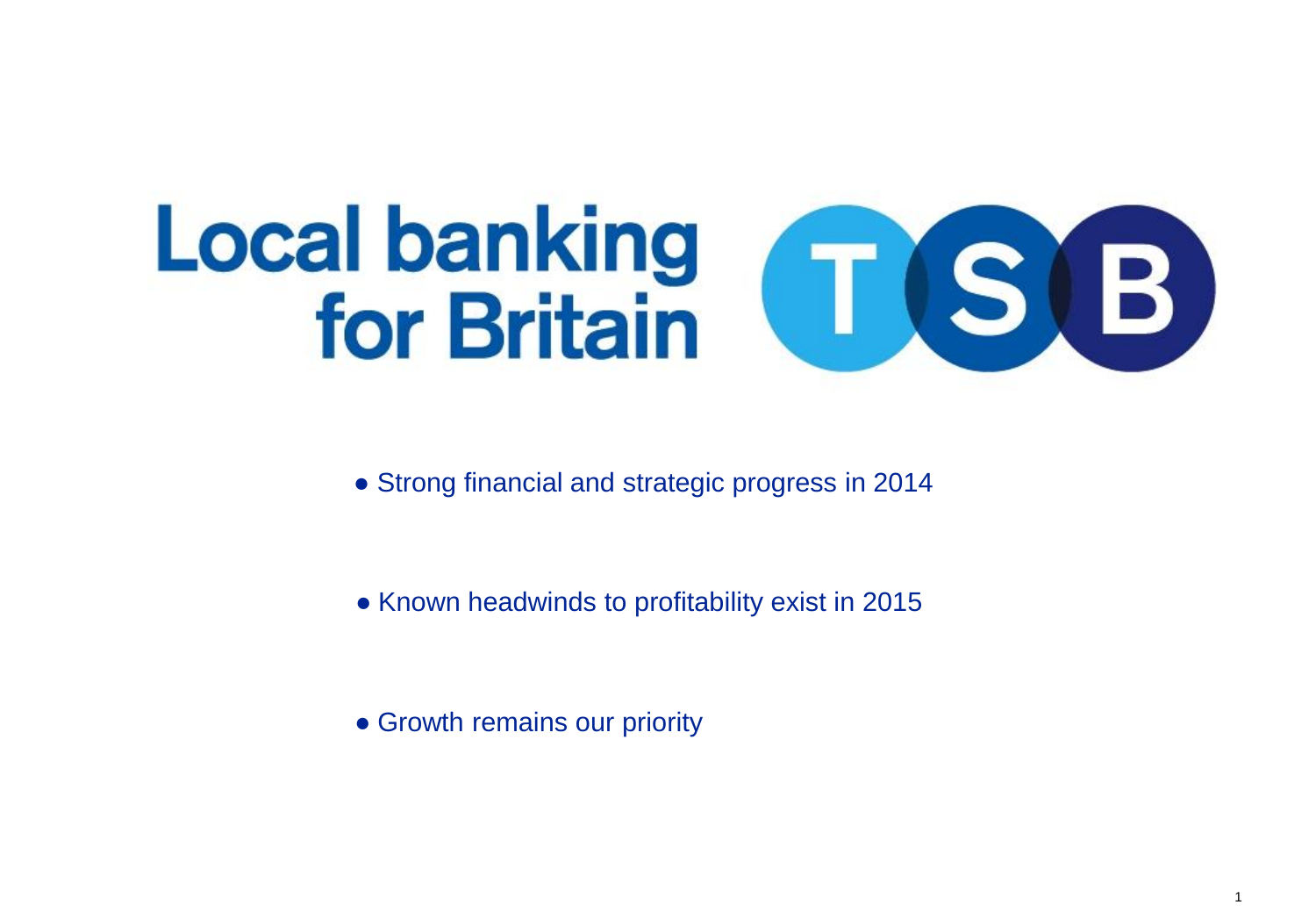

**Balance sheet as expected…**

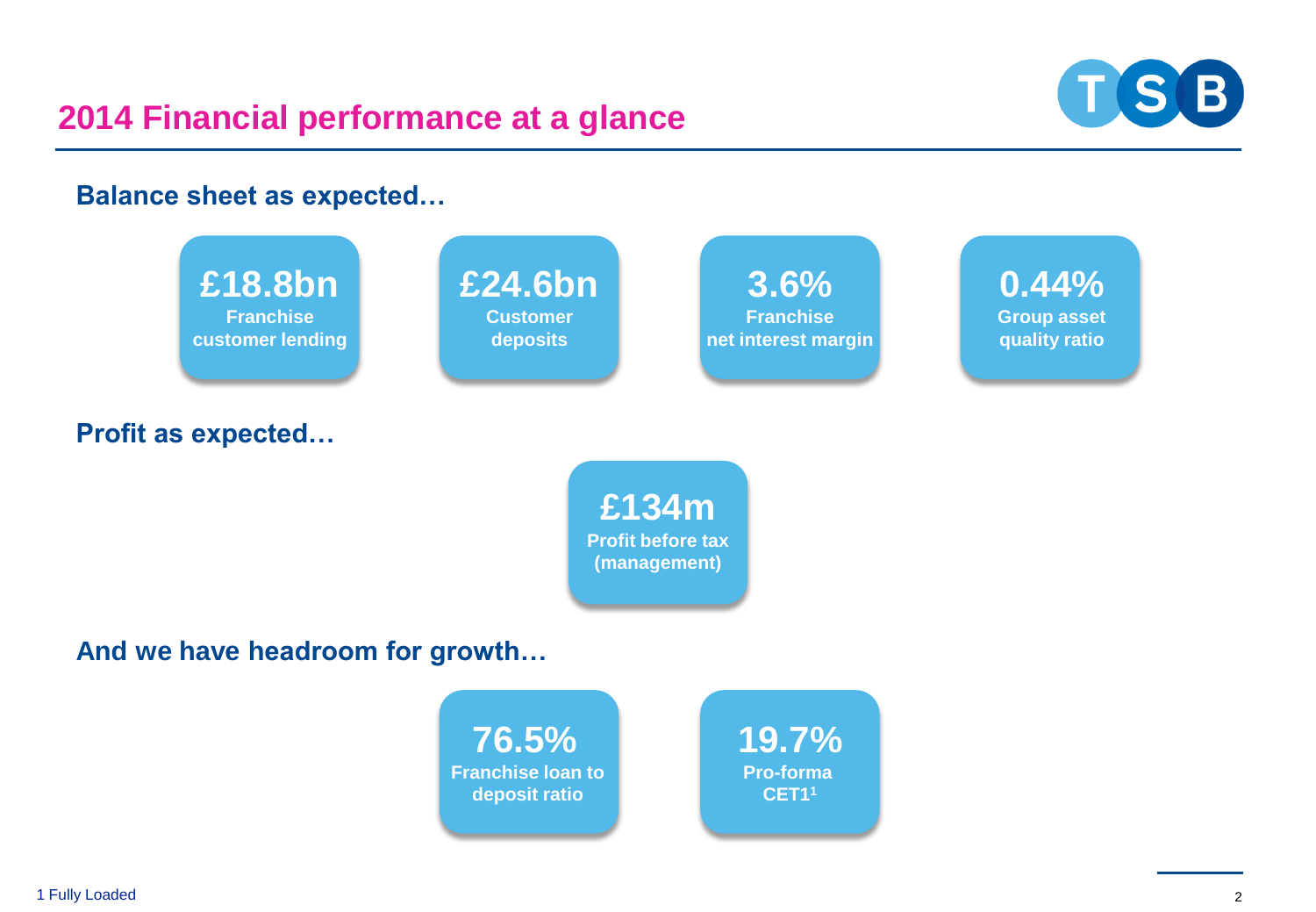## $T(S|B)$

#### **Provide great banking to more people**

**Provide great banking to more people**

● **Almost half a million current accounts opening and switching to TSB in 2014**

● **Strong deposit growth and lower cost of deposits**

**Current accounts - share of gross flow (%)<sup>1</sup>**

**Customer Deposits (£bn, period end)**

**Help more people** 

**Provide the kind of banking people want and deserve**





1 Current Account and Savings Market Database (CSDB) which includes current, packaged, youth, student and basic bank accounts, and new account openings excluding account upgrades. Data Presented on a two month lag.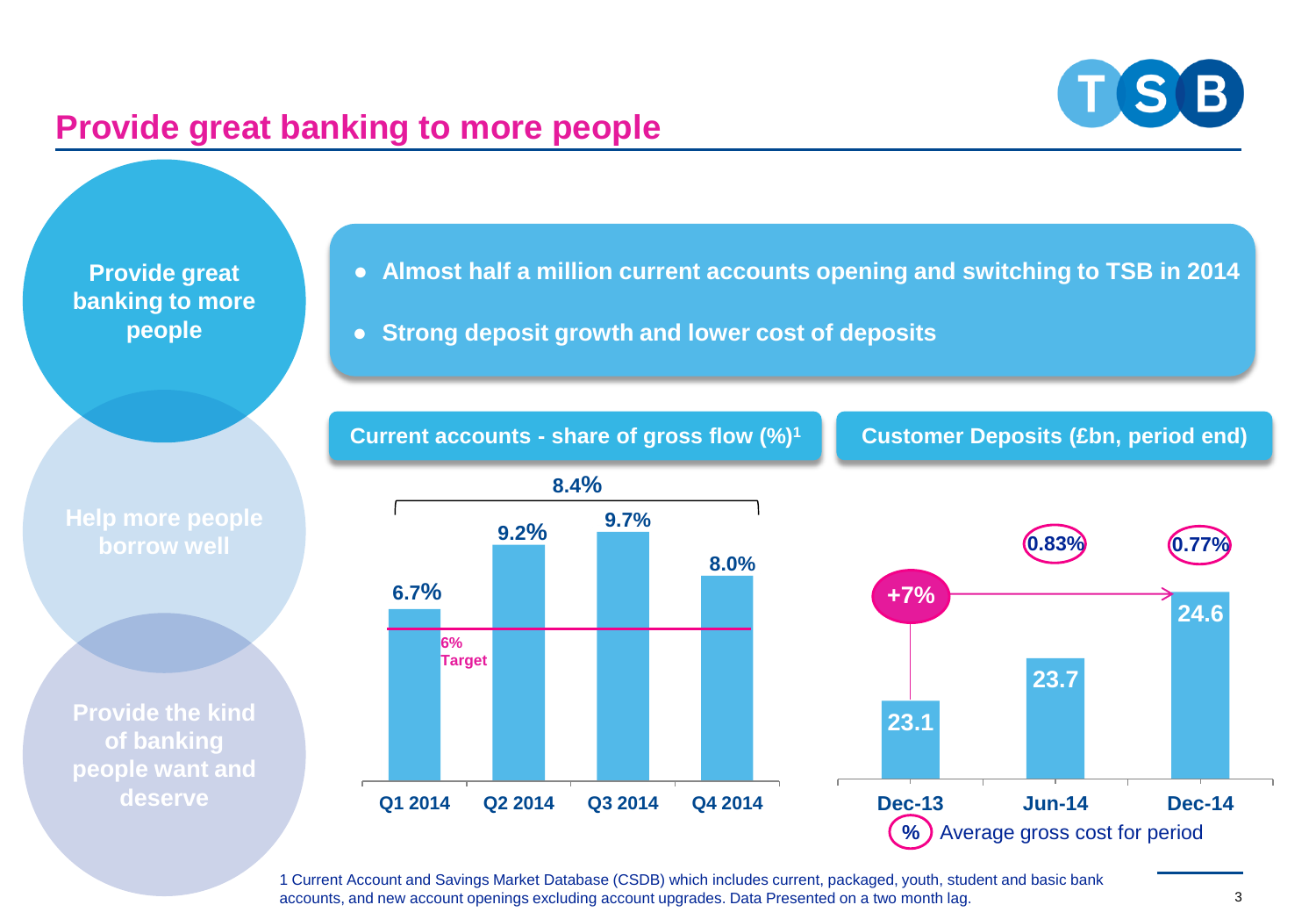#### **Help more people borrow well**



**Help more people borrow well** 

**Provide the kind of banking people want and deserve**

- **Franchise lending stock reduced by 6%<sup>1</sup>**
- **Mortgages through direct channels grew from 1.6% to 2.2% share of flow <sup>2</sup>**
- **TSB mortgage brand consideration up from 4% to 11% <sup>3</sup>**
- **Pricing pressures among UK lenders**
- **Successfully entered mortgage broker channel in January 2015**



1. Over 2014. 2. Q1 2014 – Q4 2014 CML mortgage completions, re-calculated on quarterly basis. 3. Over 12 month period © GfK NOP Ltd, Financial Research Survey (FRS) 6 months ending December 2013 and December 2014. 440 adults considering a mortgage in the next 12 months were interviewed for each 6 month period. Results show percentage who would consider TSB.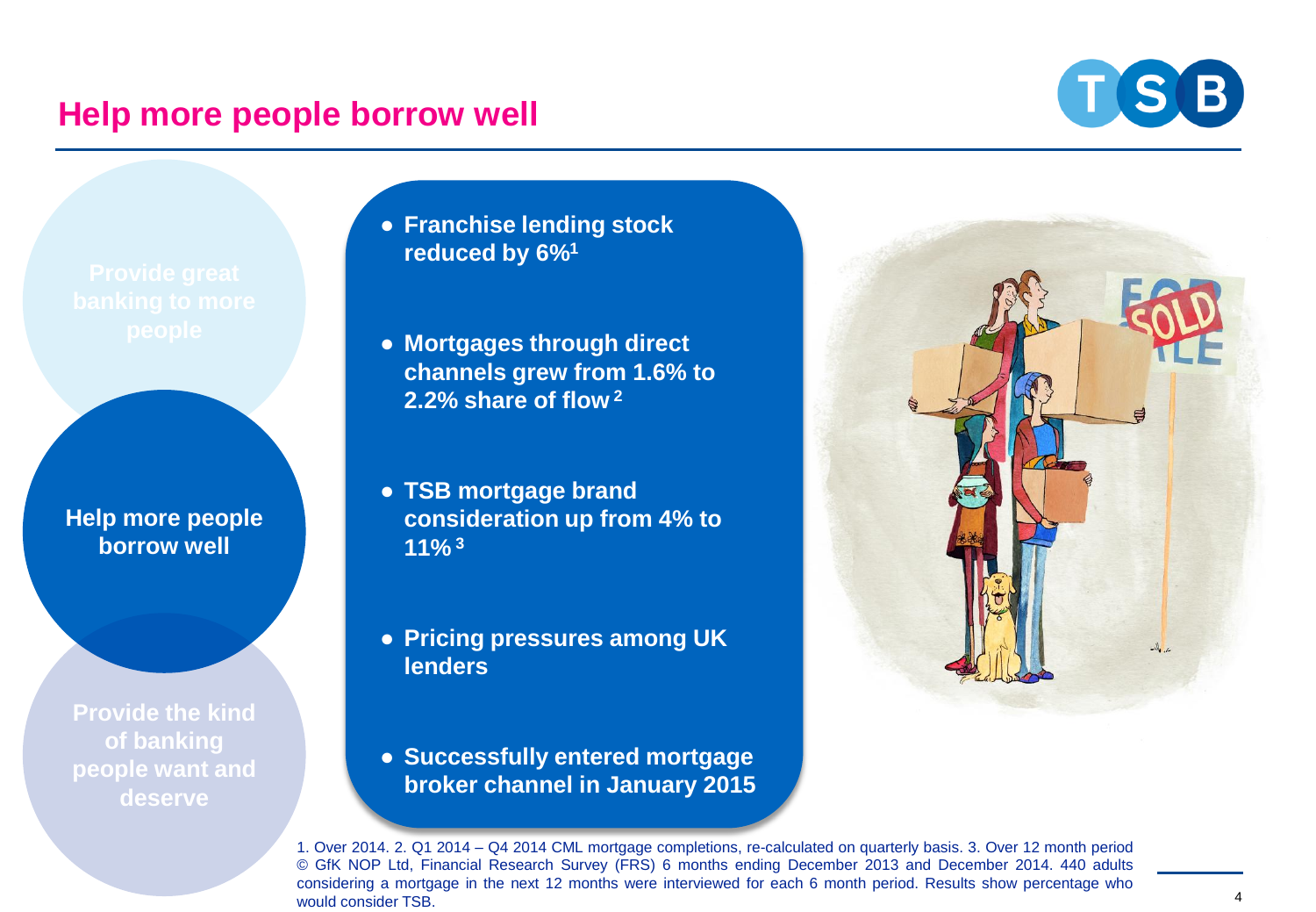

#### **Provide the kind of banking that people want and deserve**

**Help more people borrow well** 

**Provide the kind of banking people want and deserve**

#### • Enhancing the TSB Brand...

- **A culture of 'Partnership'**
- **Innovative remuneration structure**
- **Launched 'Truth & Banking'**
- Investing into the TSB proposition...
	- **New website**
	- **Improving over 300 branches**
	- **Less costly '0345' numbers**

● …our early progress is being recognised...

- **Top quartile and top high street bank for customer service – Which? magazine<sup>1</sup>**
- **More customers than ever would now recommend TSB to friends and colleagues<sup>2</sup>**



1. 'Which?' Magazine Oct 2014: 'Best and worst Brands for customer service' survey article – TSB ranked joint 22nd with a customer service score of 76%. 2. NPS is based on the question "On a scale of 0-10, where 0 is not at all likely and 10 is extremely likely, how likely is it that you would recommend TSB to a friend or colleague?" NPS is the percentage of TSB customers who score 9-10 after subtracting the percentage who score 0-6.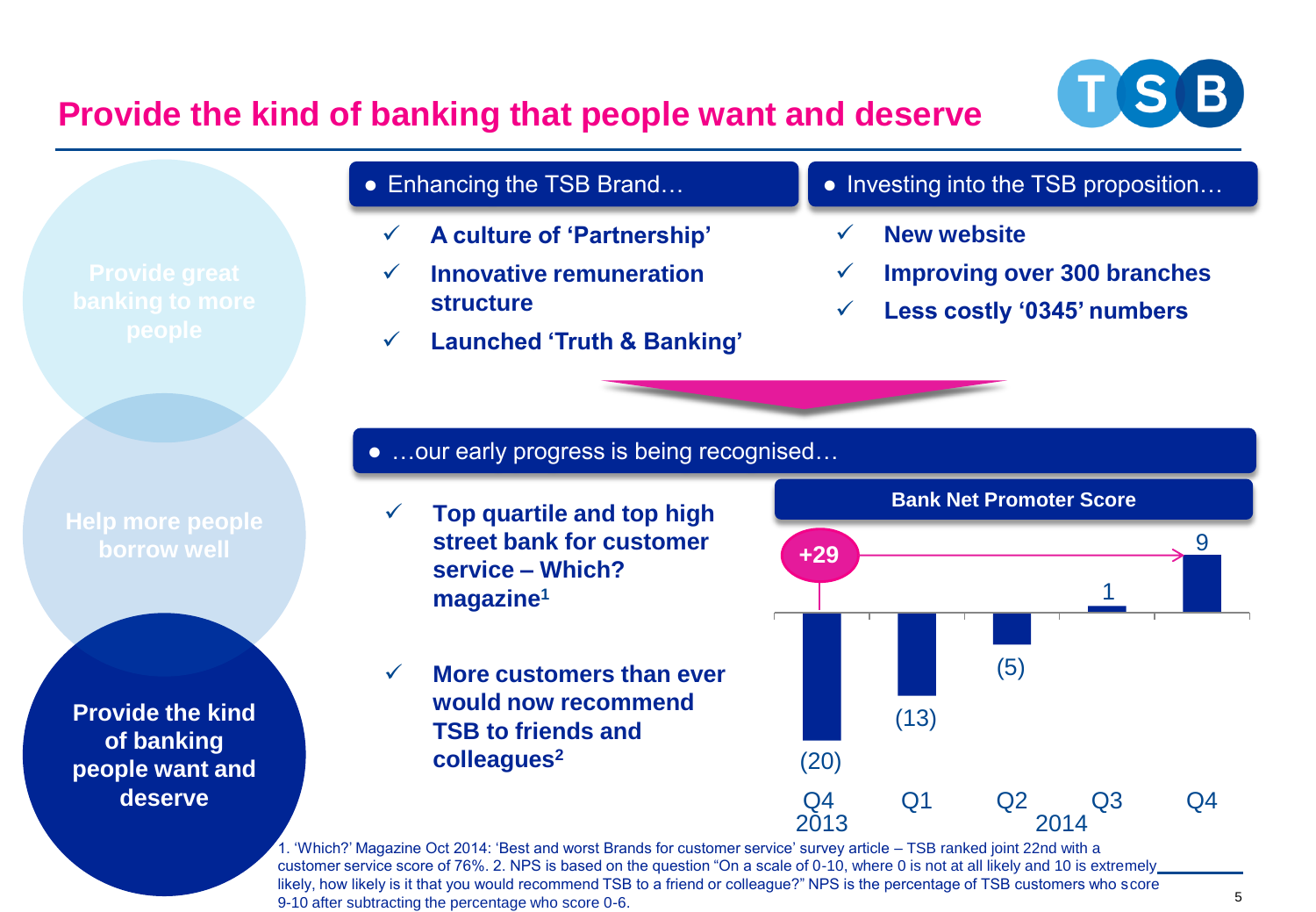**We remain committed to our growth strategy in 2015; while continuing to seek greater operational efficiency**



Provide great banking to more people

Help more people borrow well

Provide the kind of banking people want and deserve

• Consistently attract more than 6% of all new and switching current accounts each quarter

● Franchise net lending growing by c£1.5bn in the year

● Continuing to invest while controlling costs to no more than £720m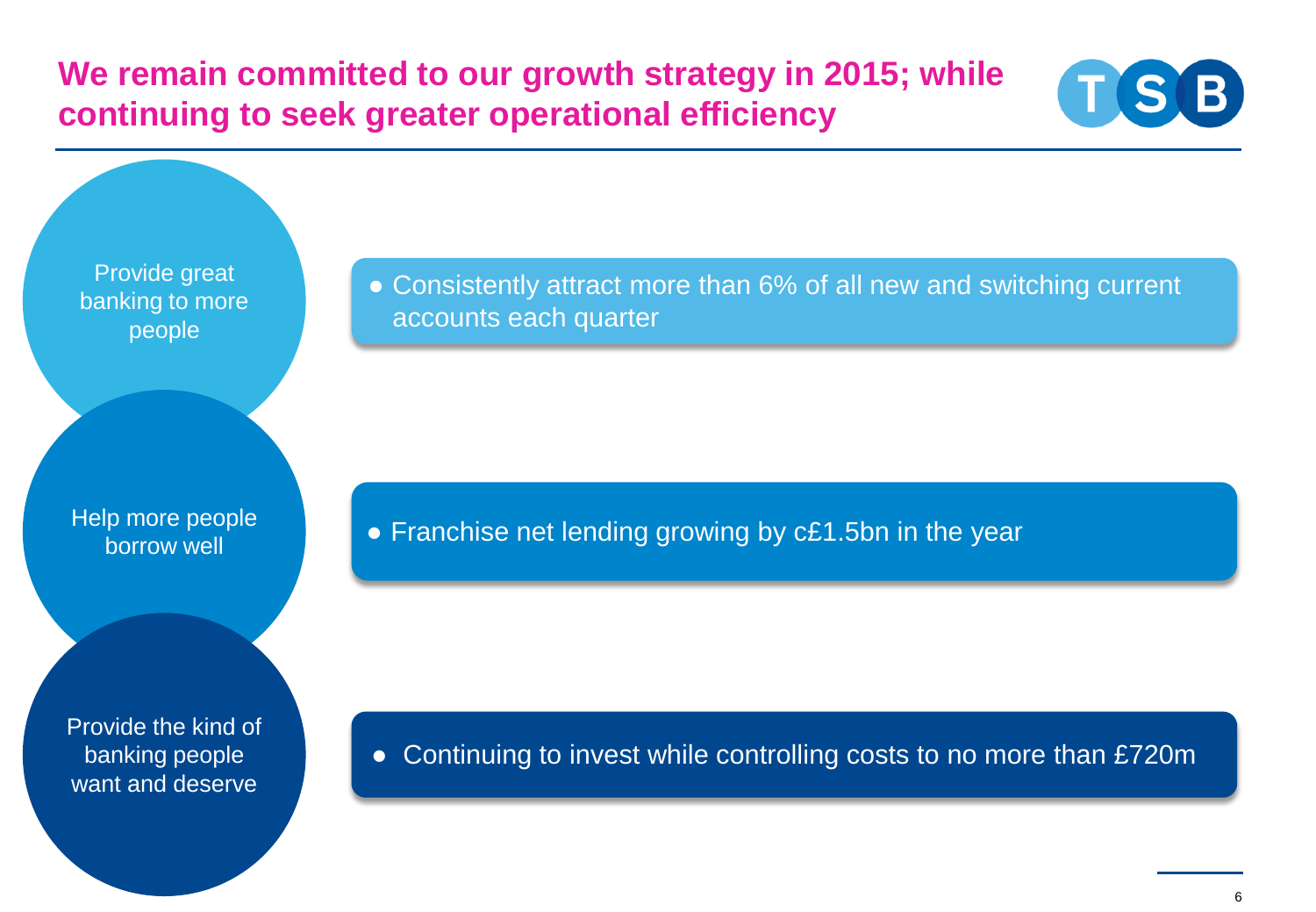#### **Strategy delivering deposit growth whilst Franchise lending balances continue to reduce as expected**



| £bn                                     | <b>Dec-13</b> | <b>Jun-14</b> | <b>Dec-14</b> | <b>H1 Mvmt</b><br>% | H <sub>2</sub> Mvmt<br>% |
|-----------------------------------------|---------------|---------------|---------------|---------------------|--------------------------|
| <b>Mortgages</b>                        | 17.7          | 17.1          | 16.5          | (3)                 | (4)                      |
| <b>Unsecured &amp; Business Banking</b> | 2.4           | 2.3           | 2.3           | (4)                 |                          |
| <b>Net Franchise Lending</b>            | 20.1          | 19.4          | 18.8          | (4)                 | (3)                      |
| <b>Mortgage Enhancement</b>             |               | 3.1           | 2.8           | ۰                   | (10)                     |
| <b>Net Customer Lending</b>             | 20.1          | 22.5          | 21.6          | 12                  | (4)                      |
|                                         |               |               |               |                     |                          |
| <b>Current accounts</b>                 | 6.5           | 7.1           | 7.6           | 9                   | $\overline{7}$           |
| <b>Savings</b>                          | 16.6          | 16.6          | 17.0          | $\blacksquare$      | 2                        |
| <b>Customer Deposits</b>                | 23.1          | 23.7          | 24.6          | 3                   | $\overline{4}$           |
|                                         |               |               |               |                     |                          |
| <b>Group LDR</b>                        | 87.0%         | 94.9%         | 87.8%         | 7.9pp               | $(7.1)$ pp               |
| <b>Franchise LDR</b>                    | 87.0%         | 81.8%         | 76.4%         | $(5.2)$ pp          | $(5.4)$ pp               |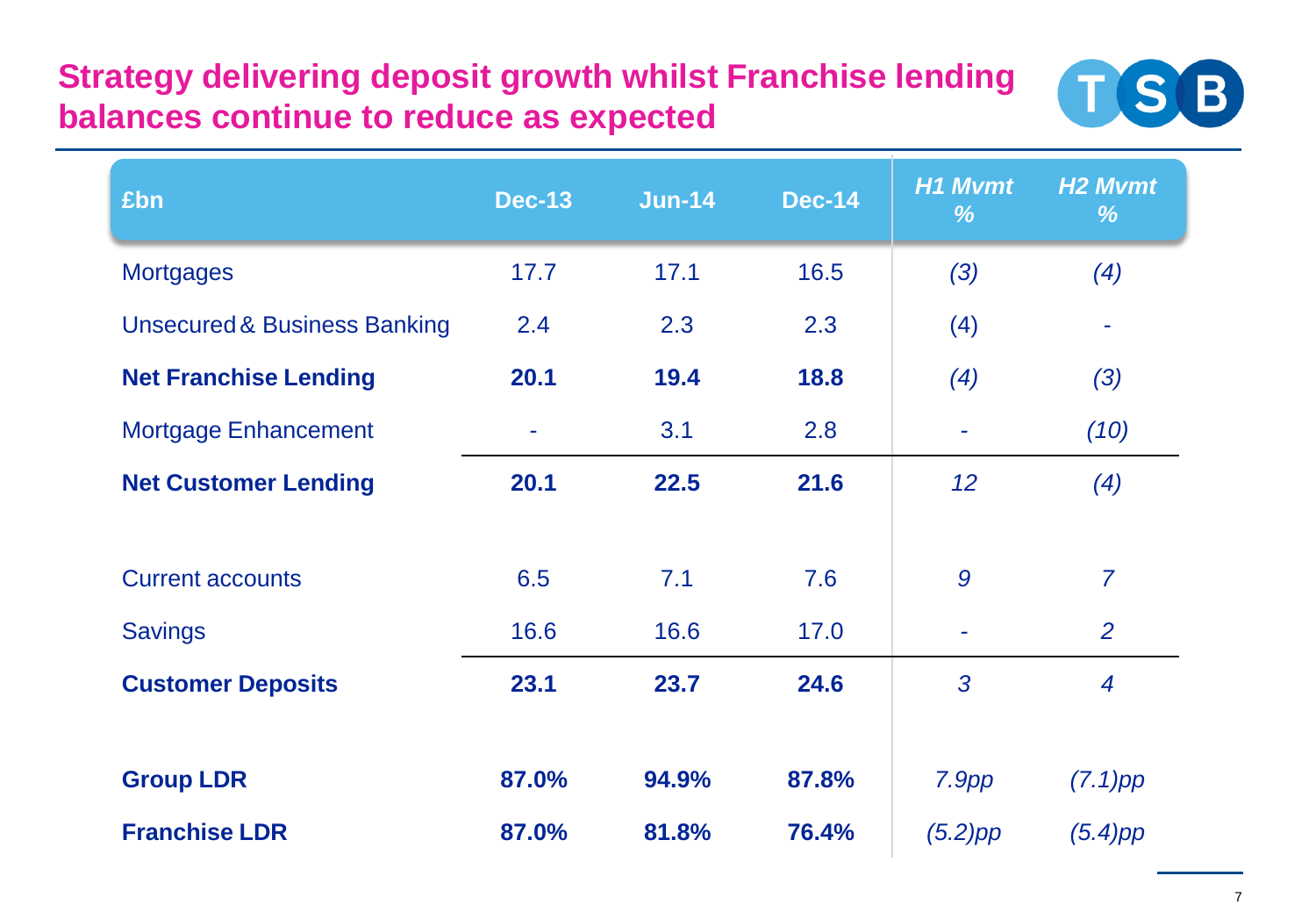### **Lower profitability in H2 reflects development of TSB's cost base and reduced level of lending**



|                                    |           | H2VH1 |           |        |  |
|------------------------------------|-----------|-------|-----------|--------|--|
| £m                                 | <b>H1</b> | H2    | <b>FY</b> | Mvmt % |  |
| <b>Total income</b>                | 431       | 424   | 855       | (2)    |  |
| <b>Operating expenses</b>          | (333)     | (363) | (696)     | (9)    |  |
| Impairment                         | (51)      | (46)  | (97)      | 8      |  |
| <b>Franchise management profit</b> | 47        | 15    | 62        | (68)   |  |
| Mortgage enhancement               | 32        | 40    | 72        | 27     |  |
| <b>Group management profit</b>     | 79        | 55    | 134       | (30)   |  |
|                                    |           |       |           |        |  |
| Group AQR (bps)                    | 47        | 42    | 44        | 5bps   |  |
| Franchise NIM (bps)                | 362       | 363   | 362       | 1bps   |  |

1 Adjusted to assume shares in issue from beginning of comparative period 8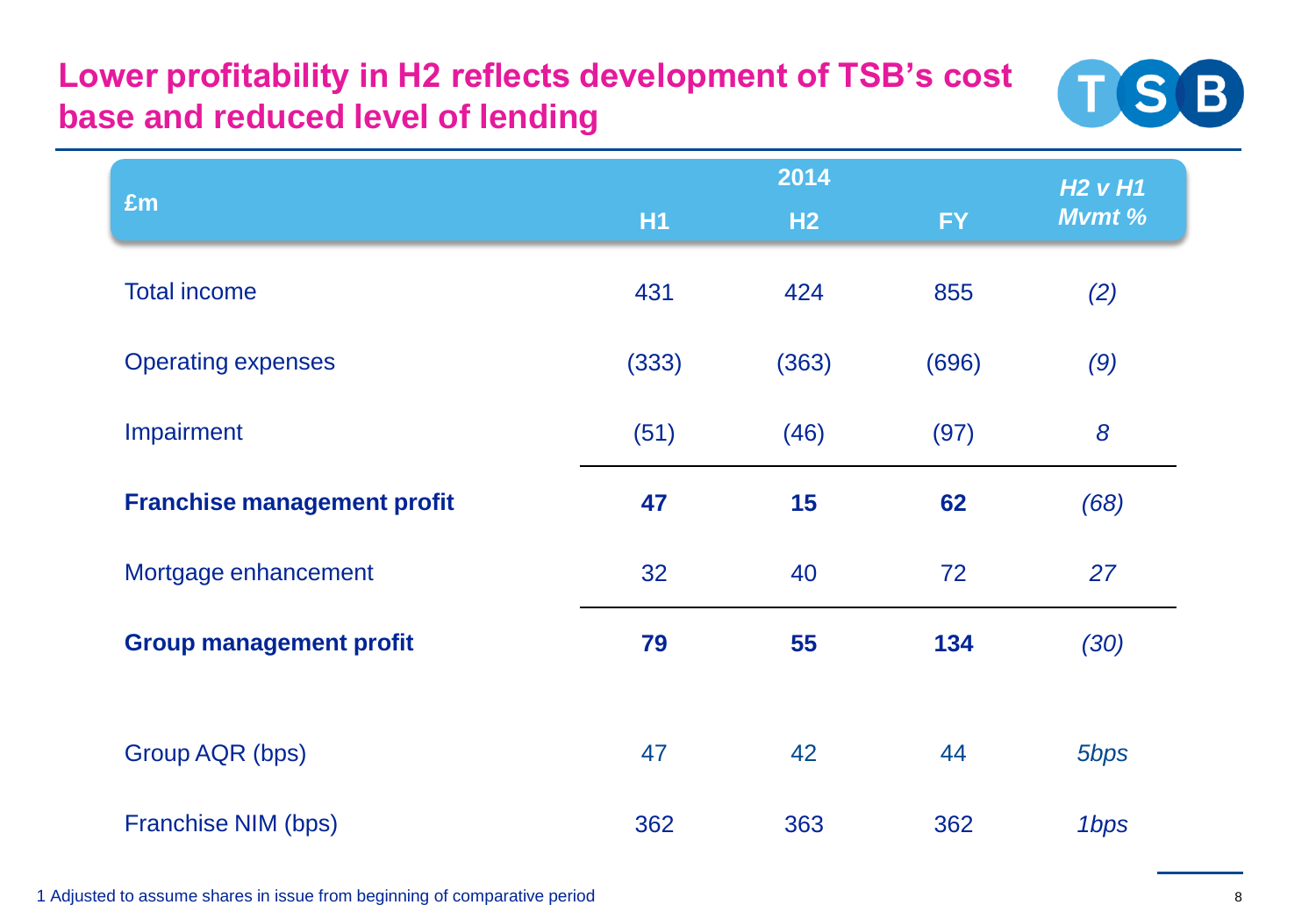#### **TSB continues to attract deposits, despite the average cost falling given lower savings rates**



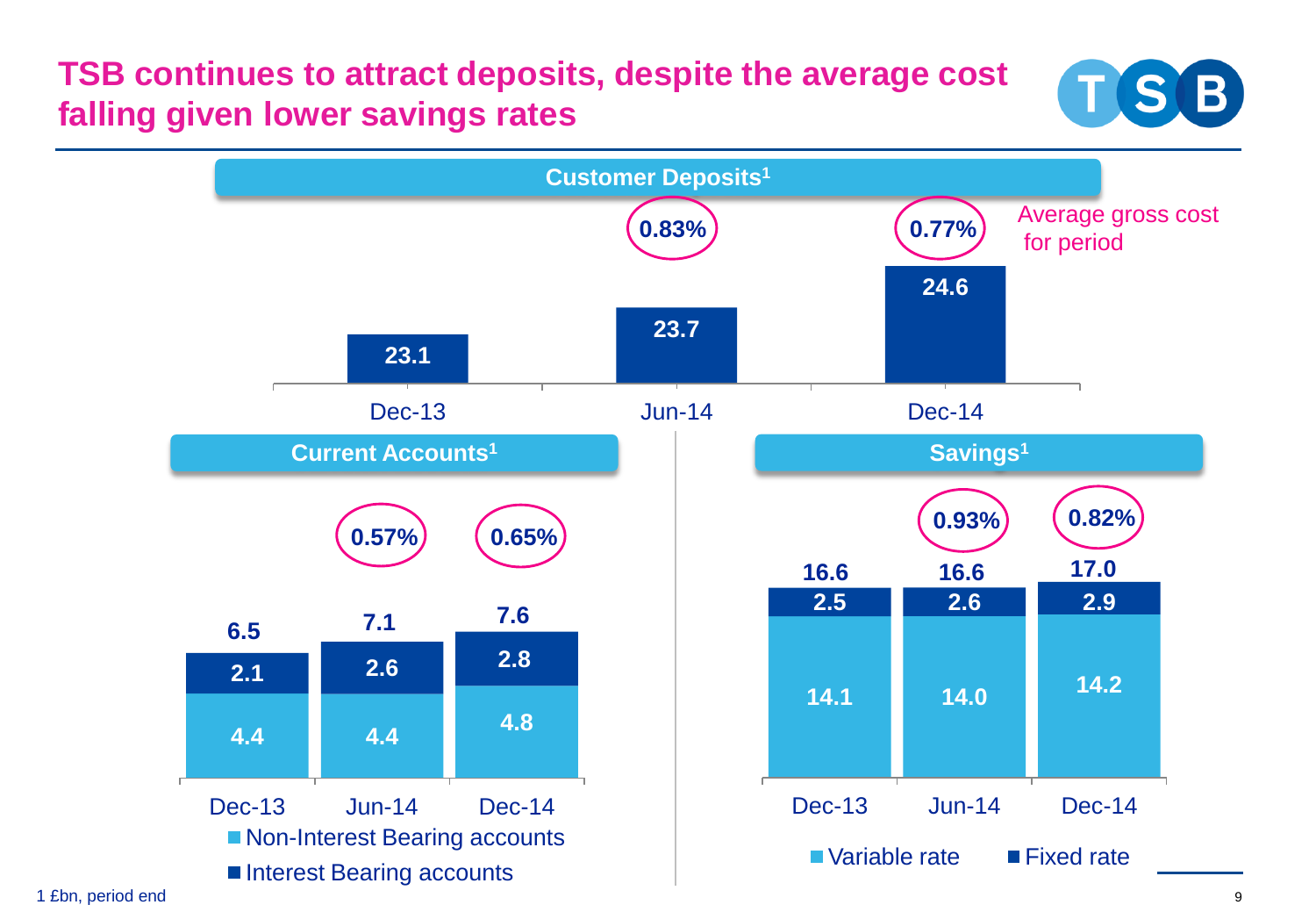#### **Lending continues to reduce as rates continue to be affected by intensifying competition**





1. £bn, gross of impairments, period end. 2. Retail Unsecured only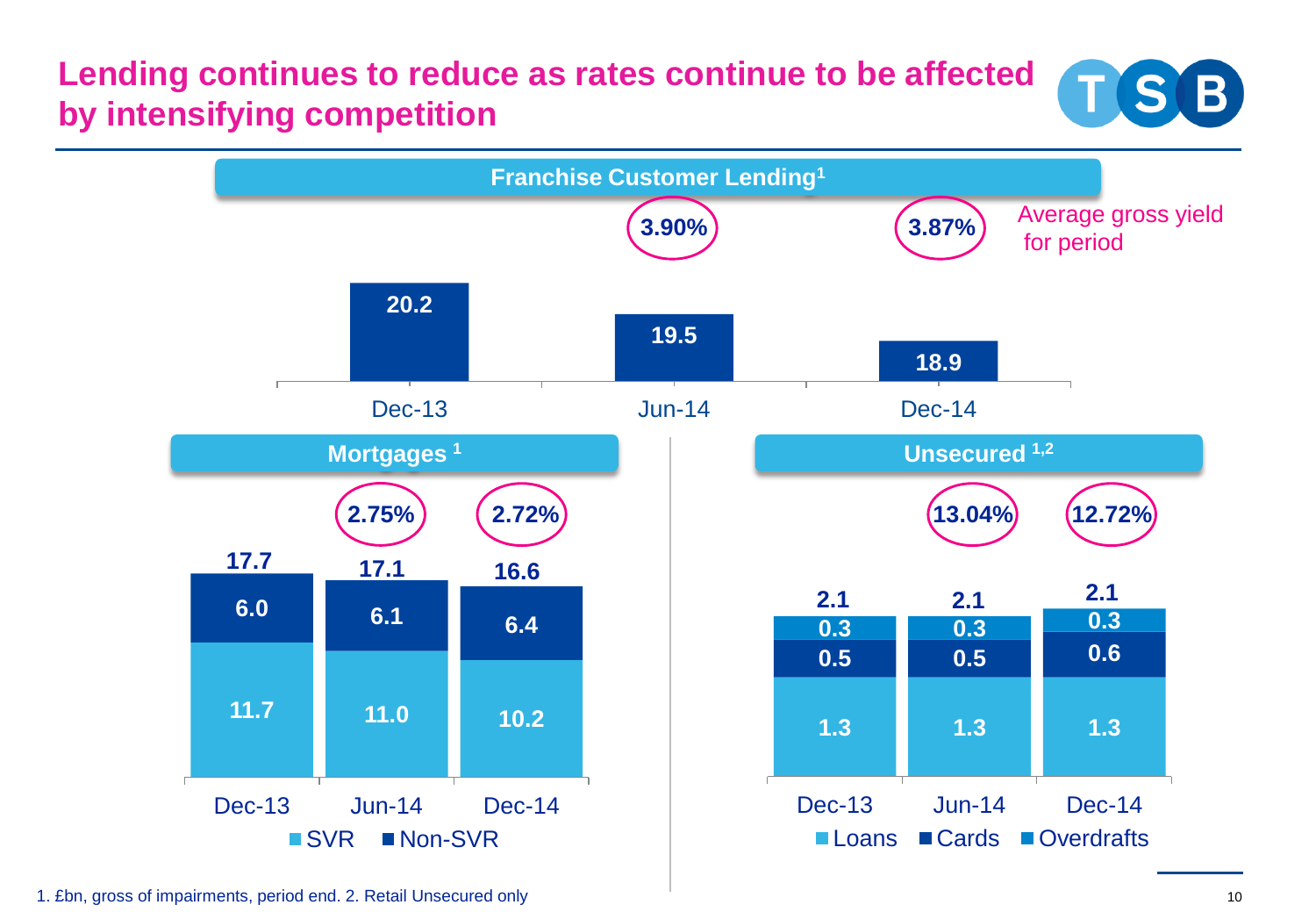

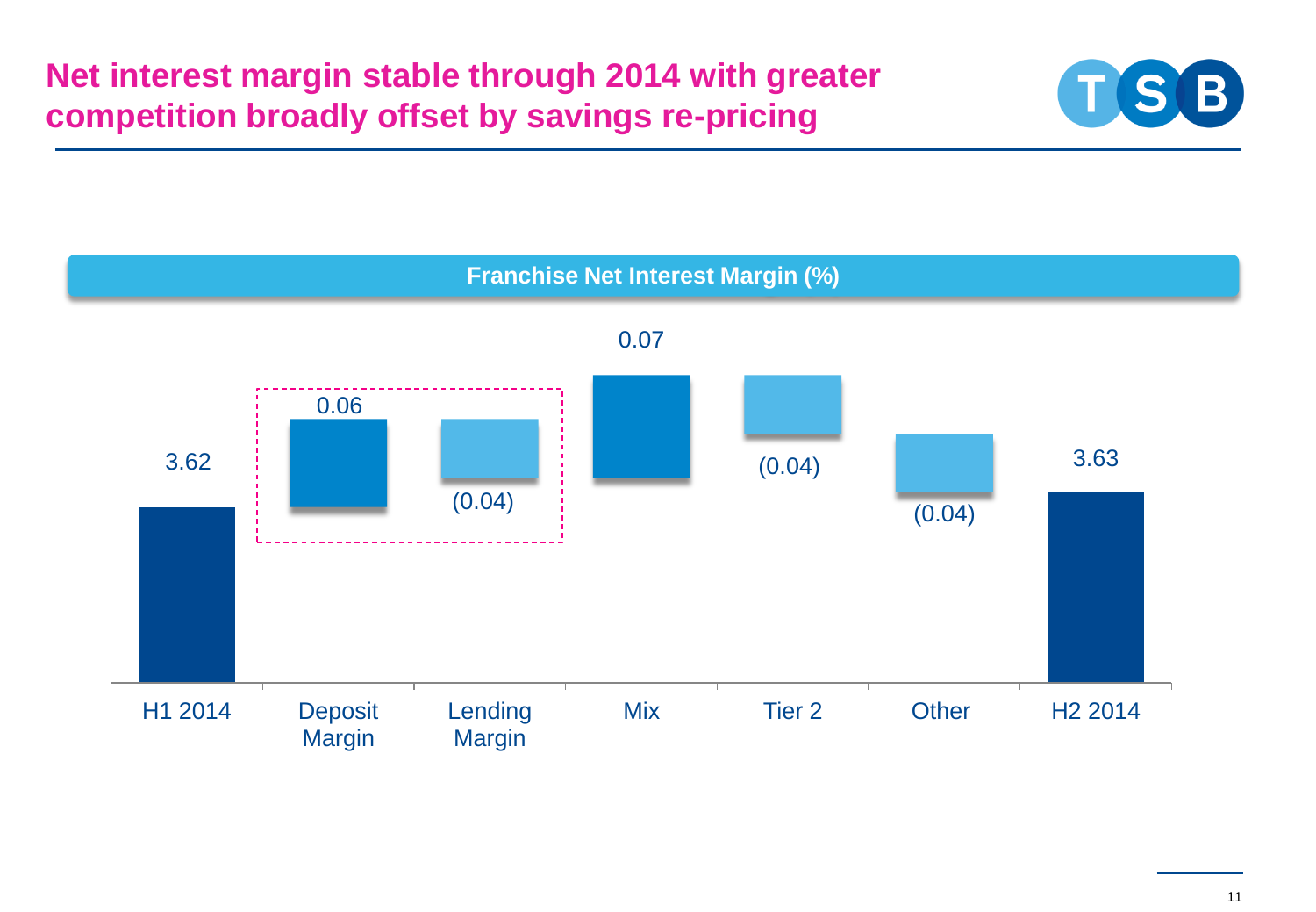**Market-wide pressure on lending rates appears likely to continue while the base rate outlook remains low**



**We expect the Franchise net interest margin to be broadly flat in 2015, with a positive start offset by compression over the year from:**

- New lending margins
- The structural hedge
- Asset mix

**5yr swap curve – negative effect on hedge (%)**





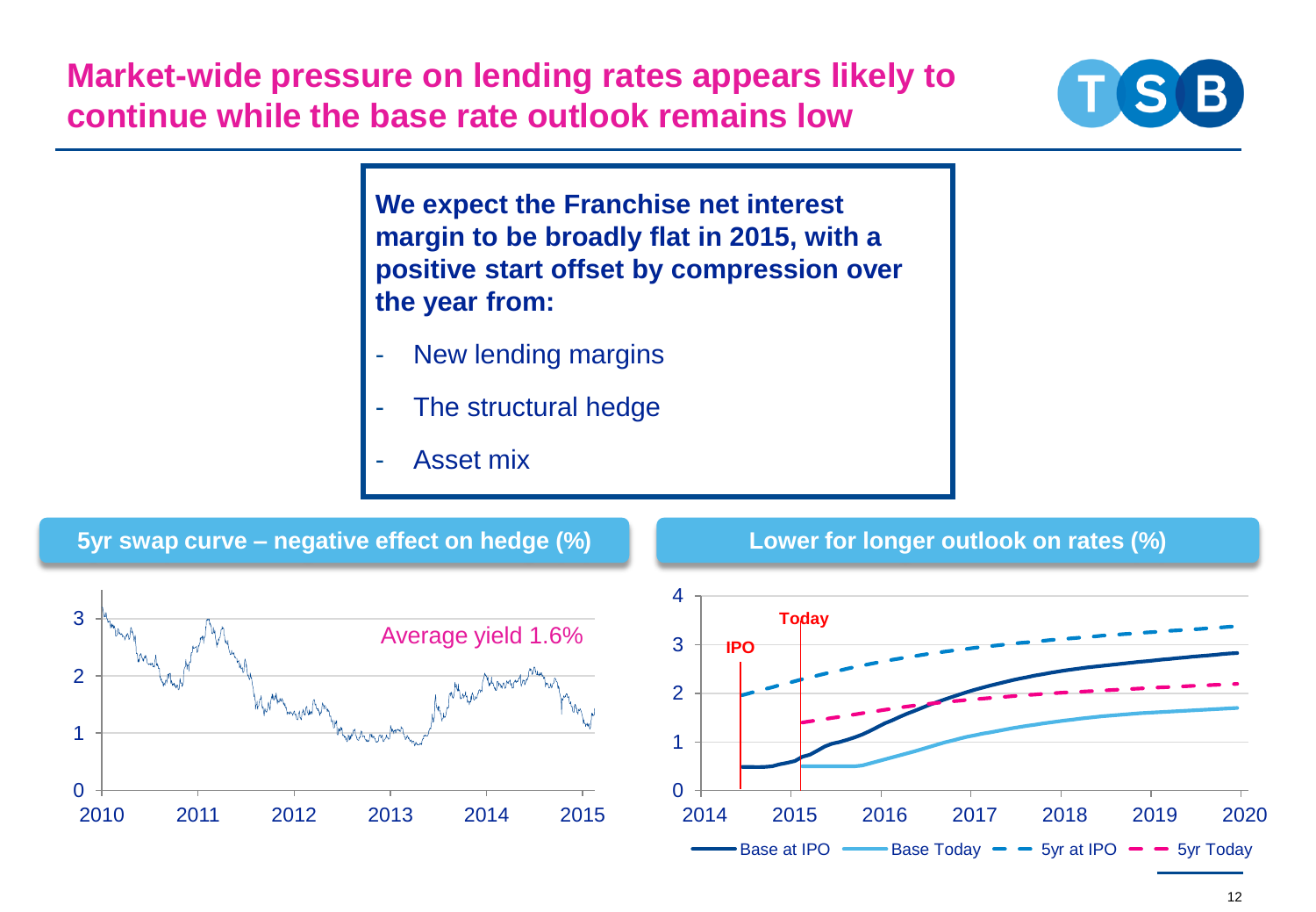**Franchise other income remained broadly flat in 2014 but is expected to decline by £15m in 2015**





13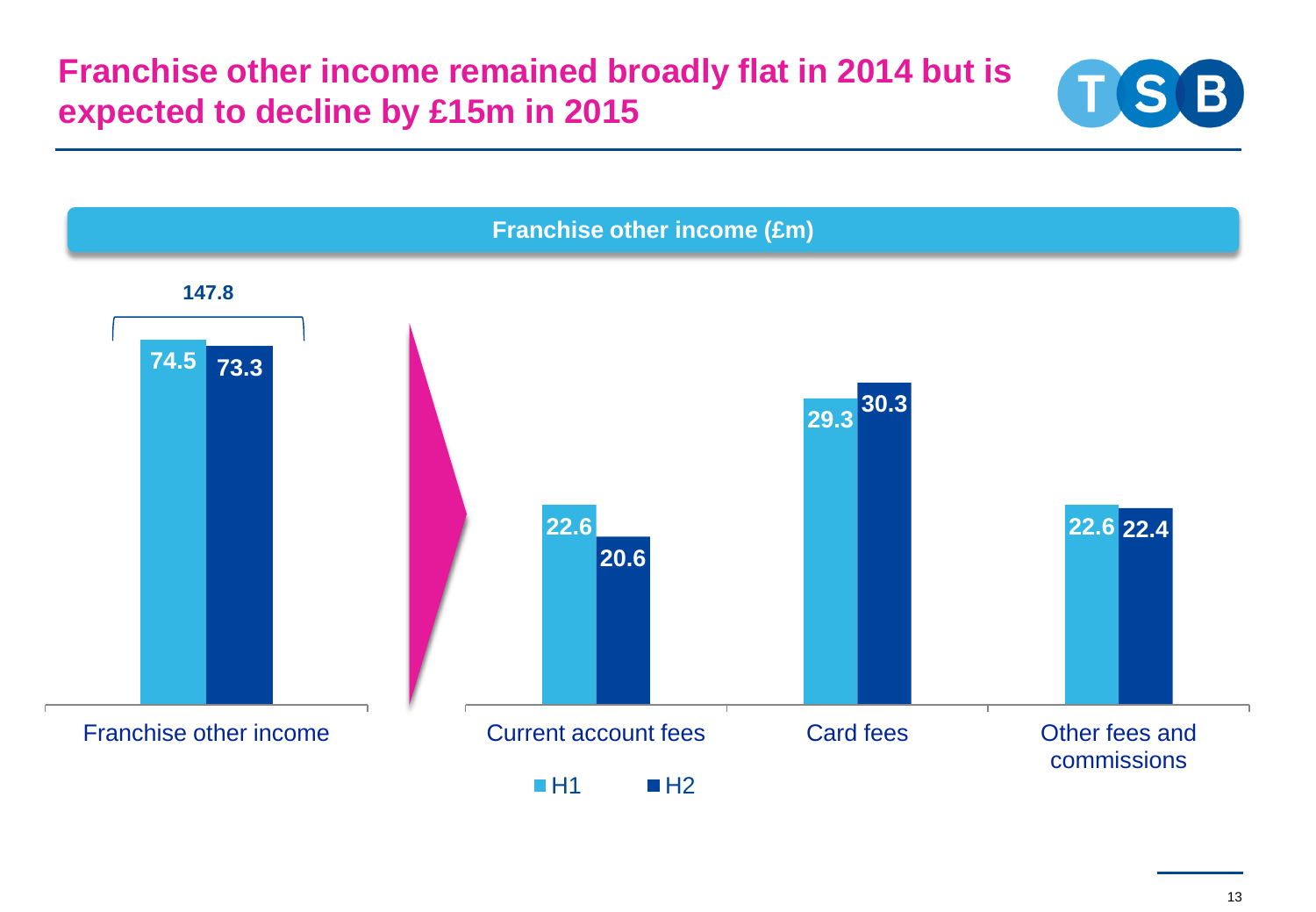#### **Cost growth from corporate core and mortgage broker capability but cost control is leading to savings**



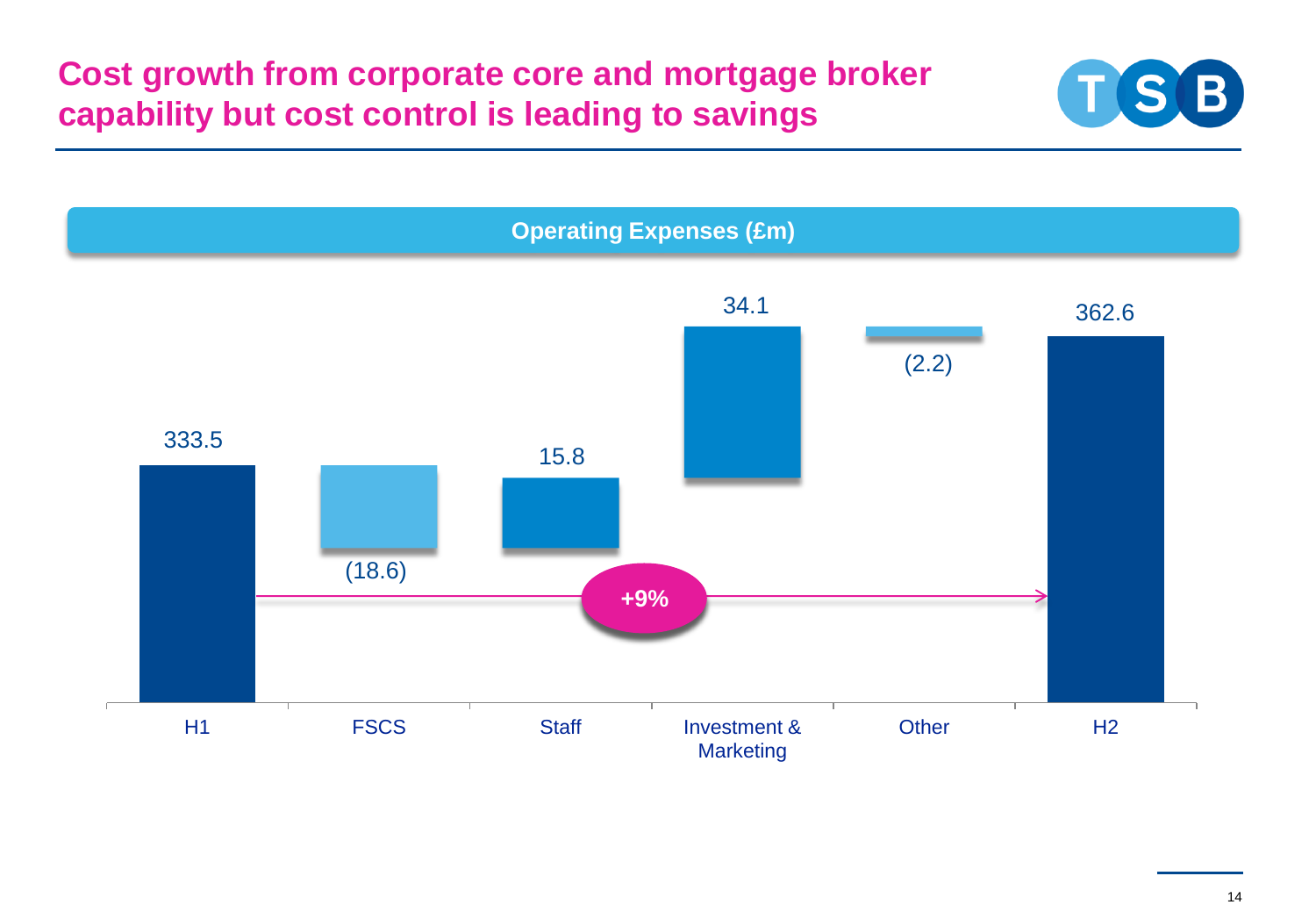#### **Credit performance improving as UK macroeconomic trends remain supportive; trends expected to continue**



|                                                             |                                         |      |       | An improving AQR performance (%) |                |                                               |
|-------------------------------------------------------------|-----------------------------------------|------|-------|----------------------------------|----------------|-----------------------------------------------|
|                                                             |                                         |      |       | H1                               | H <sub>2</sub> | change<br>(bps)                               |
|                                                             | <b>Unsecured &amp; Business Banking</b> |      |       | 4.17                             | 3.87           | 30                                            |
|                                                             | <b>Mortgages</b>                        |      |       | $-0.01$                          | 0.00           | (1)                                           |
|                                                             | <b>Total Franchise</b>                  |      |       | 0.51                             | 0.48           | $\overline{3}$                                |
|                                                             |                                         |      |       |                                  |                |                                               |
| A favourable environment for asset quality (%) <sup>1</sup> |                                         |      |       |                                  |                | A low risk mortgage book by Debt-to-value (%) |
|                                                             | 2013                                    | 2014 | 2015e |                                  | 2%<br>5%       | 1%                                            |
| House price inflation                                       | 7.6                                     | 7.9  | 5.0   |                                  |                |                                               |
| <b>Interest rates</b>                                       | 0.5                                     | 0.5  | 0.5   |                                  |                | 92%                                           |
| <b>Unemployment</b>                                         | 7.2                                     | 5.8  | 5.5   |                                  |                |                                               |

1 Source: Halifax, HM Treasury consensus survey, ONS BoE and market forward rates 15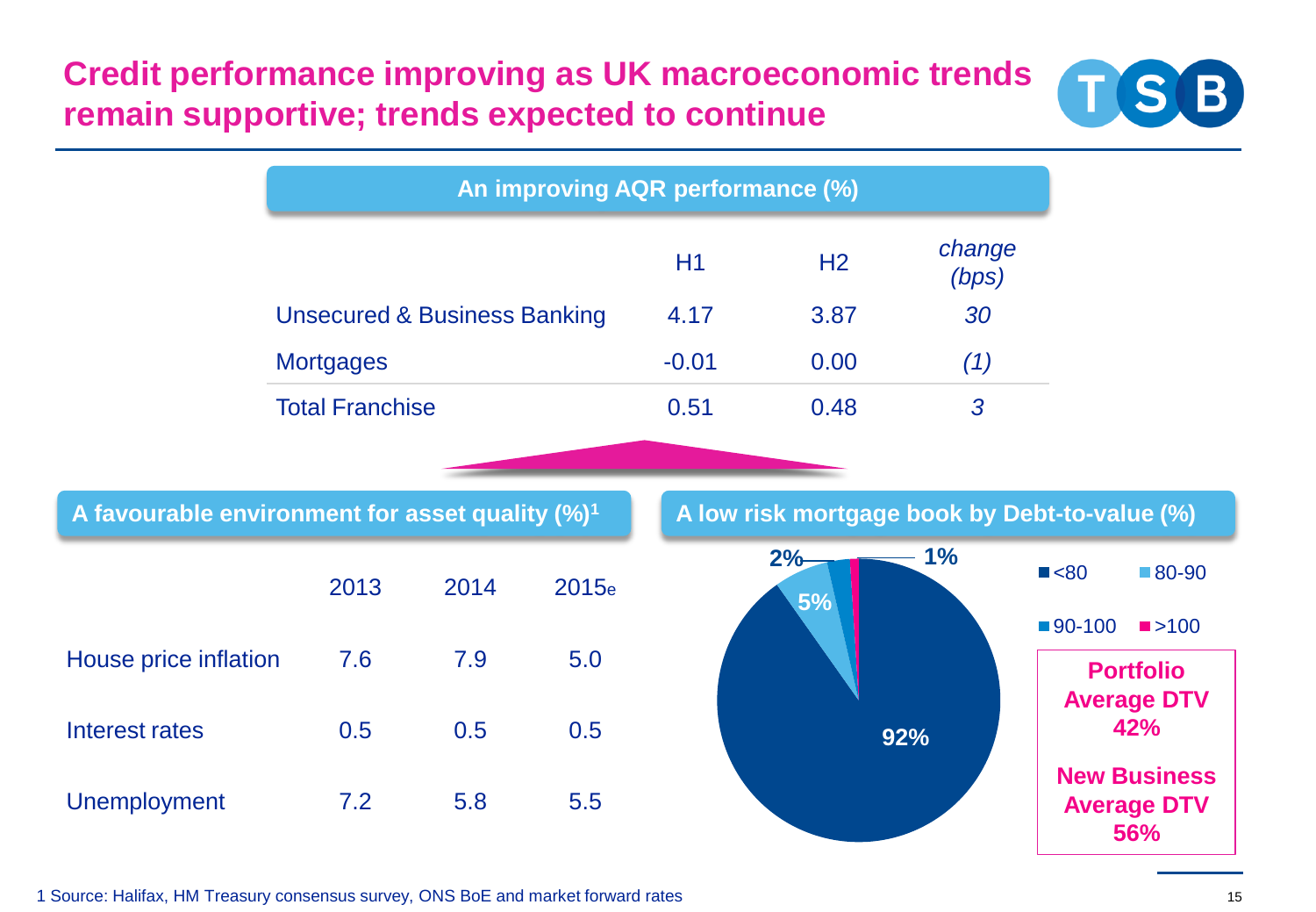



1. Pro forma is calculated on a full IRB basis for Franchise credit exposures and operational RWA calculated on a steady state income basis (rather than on an historic 3 year position).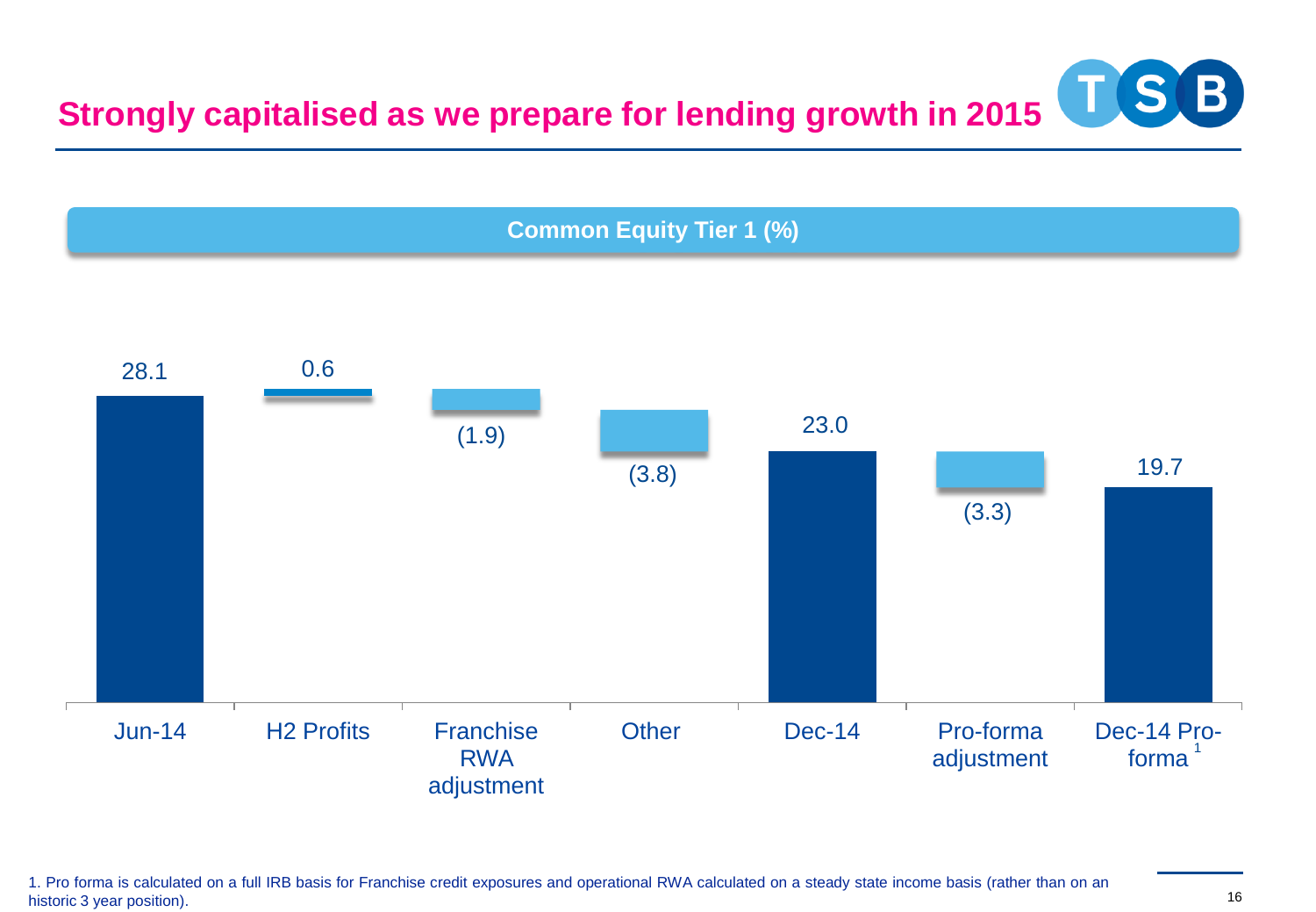#### **Summary of expectations for 2015**



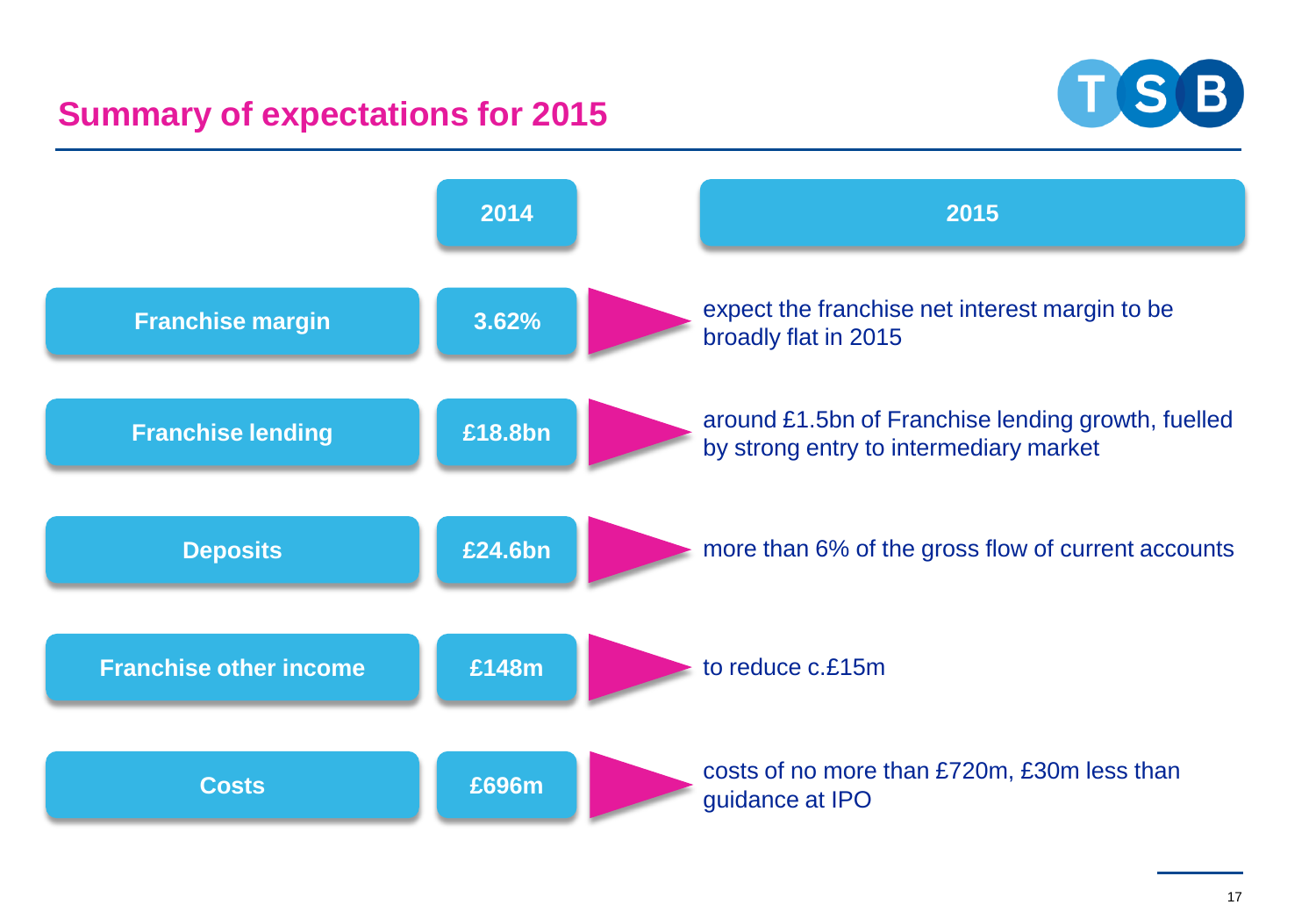# Local banking<br>for Britain (T. S. B.

- Strong financial and strategic progress in 2014
- Known headwinds to profitability exist in 2015
- Growth remains our priority